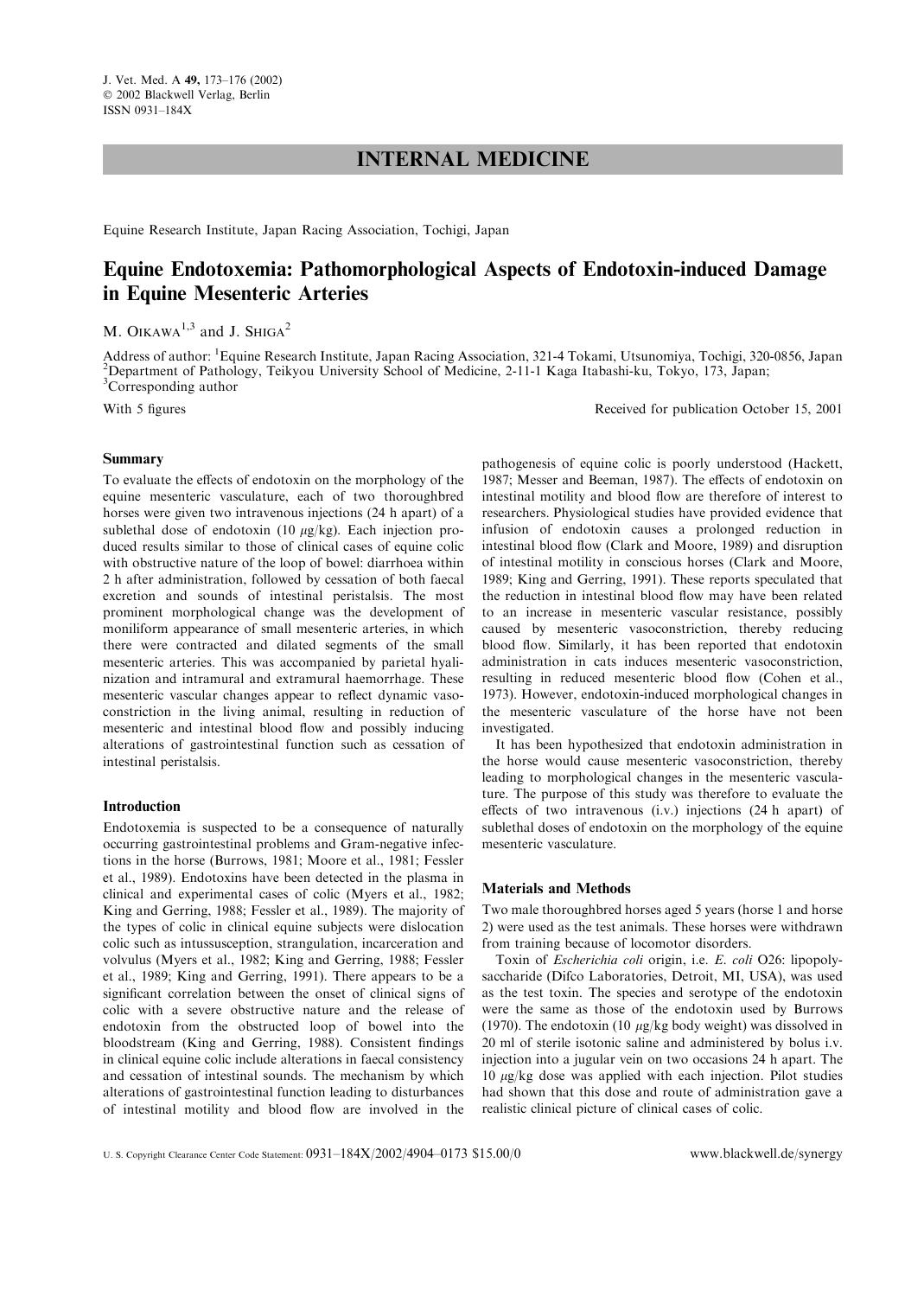bred horses aged 3 and 4 years (horse 3 and horse 4, respectively), which had been withdrawn from racing because of poor performance, were injected with saline solution on two occasions 24 h apart.

Clinical examination was undertaken seven times for each injection: just before the injection, and 1, 2, 3, 4, 5 and 6 h after injection. After necropsy and macroscopic inspection, samples for histological examination were collected from the anterior and posterior mesentery and from major visceral organs. Specimens were fixed in 10% neutral buffered formalin, and tissues were embedded in paraffin wax. Sections  $4 \mu m$  thick were prepared and stained with haematoxylin and eosin (HE). Other stains used were Mallory's phosphotungstic acidhaematoxylin (PTAH) and periodic acid-Schiff (PAS). To help evaluate the significance of the abnormalities seen in the mesenteric arteries, cut sections of the mesenteric arteries were removed from the mounted and covered sections and excised. The specimens were then post-fixed in 2.5% glutaraldehyde and embedded in Epon. The ultrathin sections obtained from the mesenteric arteries were double-stained with uranyl acetate and lead citrate, and examined under a Hitachi H-600 transmission electron microscope (Hitachi Koki Co. Ltd., Tokyo, Japan).

#### Results

### Clinical findings

The general response following the first and second endotoxin administrations in horse 1 and horse 2 were one of gradual onset of depression. The period of depression lasted for 4 to 6 h and then gradually subsided. The horses had recovered by the following day. Horse 1 had recovered to clinically near normal by 24 h after the second endotoxin injection. In contrast, horse 2 showed marked depression leading with drooping head and unresponsiveness to most environmental stimuli after the second injection and then remained recumbent, and was still in this state 24 h after the second injection. The control animals showed no abnormal signs throughout the 48 h observation period. At this point, all four horses were euthanized by intravenous injection of an overdose of barbiturates, and immediately necropsied.

In both horses 1 and 2, the sounds of intestinal peristalsis became very weak immediately after the first injection of endotoxin and could not be detected at all 1, 2 or 3 h after injection. Very weak borborygymi then appeared and persisted until 6 h after injection. Intestinal sounds returned to normal thereafter. Immediately following the second injection of endotoxin, the borborygymi completely ceased and were not heard again until 24 h after injection; that is at the end of the observation period. For 2 h immediately following the first injection, excretion of soft faeces or watery diarrhea were observed at irregular intervals, 11 times in horse 1 and seven in horse 2. No excretion of faeces was observed from 2 h after the first injection of endotoxin. Both horses 1 and 2 excreted normal faeces just before the second injection of endotoxin. However, no excretion of faeces was observed following the second injection of endotoxin. The detailed clinical, haematological and biochemical findings in these horses will be published in another paper.

#### Pathological, histopathological and electron microscopic findings

At necropsy, the most conspicuous gastrointestinal changes in the horses injected with endotoxin were found in the mesenteric vasculature. Multiple petechiae and ecchymoses were observed grossly (Fig. 1). Histologically, these bleeding spots appeared as intramural and extramural haemorrhages in the vascular walls of small arteries (Figs 2 and 3). Ultramicroscopy revealed severe thickening due to the formations of multiple vacuoles in the internal elastic layers of the small arteries (Fig. 4). Almost all of the intramural regions of the arteries were occupied by red blood cells and plasma components. The affected mesentery was fixed in formalin, dehydrated with alcohol, and soaked in methyl salicylate to prepare transparent specimens. On observation of specimens with transmission light to examine the morphology of the blood vessels distributed in the mesentery, many small arteries appeared moniliform; that is, there were many small arteries that were contracted or dilated in segments (Fig. 5). The small veins were also dilated. On examination of serial sections of the small arteries the contracted segments had oedematous and loosened walls and partial parietal hyalinization. The lumina were very



Fig. 1. Multiple petichiae and ecchymoses in the anterior mesentery of horse 1 after two injections of endotoxin.



Fig. 2. Cross-section of a small artery in the anterior mesentery (horse 2). The artery shows intramural and extramural haemorrhages. The lumen is dilated and filled with red blood cells. HE stain. Magnification:  $\times$  40.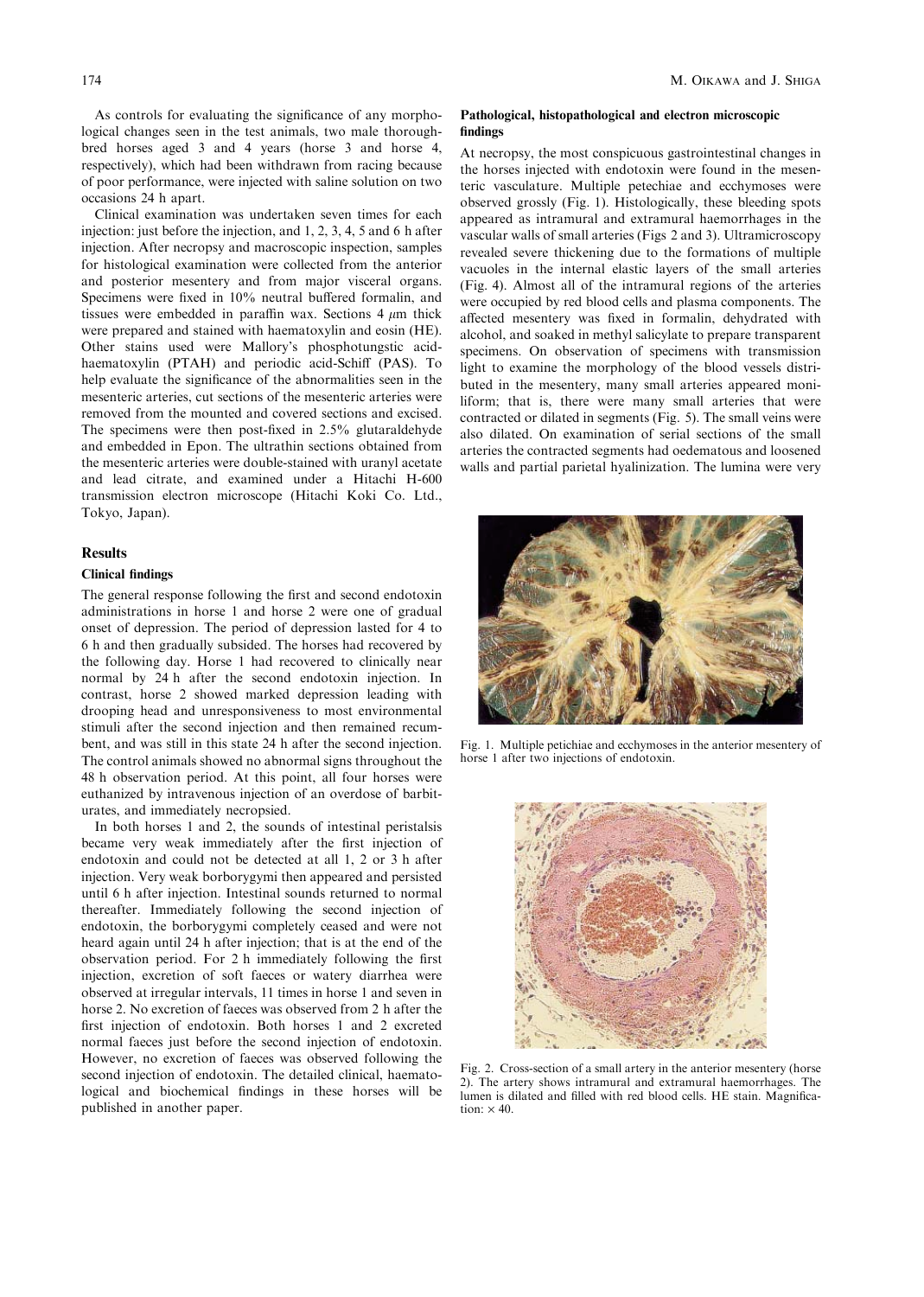

Fig. 3. Cross-section of a small artery in the anterior mesentery (horse 1). The artery shows oedema and loosening of the walls, accompanied by partial parietal hyalinization and luminal narrowing. HE stain.  $M$ agnification:  $\times$  348.



Fig. 4. Ultramicroscopy indicated severe thickening due to the formation of multiple vacuoles in the internal elastic layers of small arteries in the anterior mesentery (horse 2). Arrows indicate the thickened internal elastic layer. Magnification:  $\times$  10 000.



Fig. 5. Transparent specimen of the blood vessels distributed in the mesentery of Figs 2 and 3. The small artery had a moniliform morphology; that is, segments that were either contracted or dilated were observed frequently. (a) Small artery that appears to be in arteriospasm. (b) Small vein. Low power magnification.

narrow (Fig. 3). In the dilated segments there were intramural and extramural haemorrhages in all layers of the arterial walls (Fig. 2). The vascular lumina were dilated and filled with red blood cells. Oedema in the nerve fascicles distributed in the mesentery, or swelling of axons, was occasionally observed. Parietal hyalinization and intramural haemorrhage were observed in the arteries running inside the anterior and posterior ganglia. Oedema was also occasionally found in the nerve bundles in these areas.

Mild (horse 1) to severe (horse 2) congestion and mild parietal oedematous thickening with petechiae and ecchymotic haemorrhages were observed grossly in the stomach and the small and large intestines. The small intestine contained a moderate quantity of yellow viscous liquid. The contents of the large intestine were slightly dry. Histologically, severe congestion and haemorrhage were detected in the lamina propria of the large intestine. Furthermore, parietal oedema, loosening or hyalinization was occasionally observed in the submucosal small arteries of the small and large intestines. Edematous degeneration of smooth muscle cells was seen occasionally in the muscular tunics, especially in the longitudinal layers of the muscular tunics, of the small and large intestines. The myocytes contained fine vacuoles and showed apyknomorphous changes. Spherical swelling of smooth muscle fibres was found. There were no significant findings in the mesenteric vasculature and the gastrointestinal tracts of the control horses.

Severe congestion, massive haemorrhagic necrosis and diffuse acute proximal tubular necrosis were seen in the renal cortices of horses 1 and 2. Scattered bleeding foci were observed in the cardiac musculature of both horses. These foci centred on the small arteries, which showed hyalinization and intramural bleeding. There were no abnormal findings in the visceral of the control horses.

## **Discussion**

The clinical abdominal response to the administration of endotoxin included diarrhoea within 2 h after the first injection followed by cessation of faecal excretion and a decrease in the number of borborygmi followed by their entire cessation. The diarrhoea could be an acute effect of endotoxin mediated mainly by prostaglandin  $F_{2\alpha}$  on bowel motility (King and Gerring, 1991). Alterations of gastrointestinal function such as cessation of intestinal peristalsis might be induced by decreases in intestinal blood flow (Clark and Moore (1989); King and Gerring, 1991) and mesenteric vascular damage as follows. From a pathomorphological viewpoint, the most prominent changes were abnormalities in the mesenteric small arteries (oedema and loosening of the vessel walls, as well as parietal hyalinization accompanied by intramural and extramural haemorrhage). The mesenteric small arteries had a moniliform morphology that strikingly resembled the features of the arteriospasm, angiospasm or vasospasm observed by arteriography in various organs in living animals and humans. One can assume that these arteriospasm-like changes resulted from disturbances in vascular motility (possibly vasoconstriction), which in turn arose from the aforementioned parietal abnormalities in the small arteries. The possibility that these spasmlike changes were produced by causes other than arteriospasm as an essential state of the disease can not be ruled out. However, it must be considered that these changes reflect dynamic phenomena in the living animal, since the small arteries in which arteriospasm-like changes were detected presented hyalinization and parietal oedematous swelling and loosening. Ultrastructural changes similar to those observed in the present study – especially a marked thickening of the